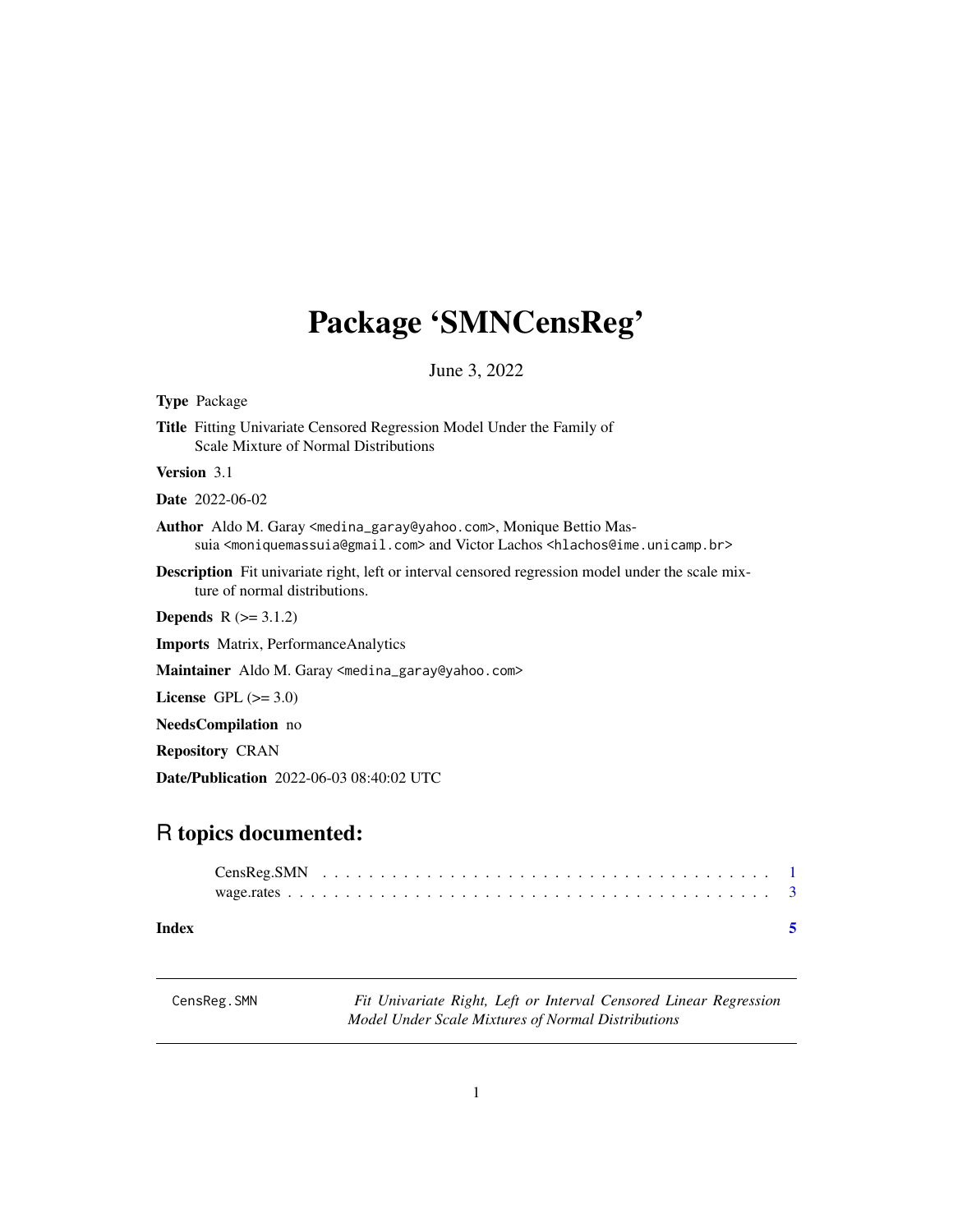#### Description

Return EM algorithm output for right, left or interval censored regression model under SMN distributions (Normal, Student-t, Pearson VII, Slash or Contaminated Normal), built the corresponding envelope graph and compute some criteria for model selection, such as AIC, BIC and EDC.

#### Usage

```
CensReg.SMN(cc,x,y,LS=NULL,nu=3,delta=NULL,cens="left",dist="T",
show.envelope="FALSE", error=0.0001,iter.max=300)
```
#### Arguments

| cc            | Vector of censoring indicators. For each observation: 0 if non-censored, 1 if<br>censored.                                                                                                                               |
|---------------|--------------------------------------------------------------------------------------------------------------------------------------------------------------------------------------------------------------------------|
| $\times$      | Matrix or vector of covariates.                                                                                                                                                                                          |
| У             | Vector of responses in case of right/left censoring. Vector of lower limits if<br>censoring is intervalar.                                                                                                               |
| <b>LS</b>     | Vector of upper limits if interval censoring. Must not be provided in case of<br>left/right censoring.                                                                                                                   |
| nu            | Initial value of the parameter of the scale variable of the SMN family. Must not<br>be provided in case of Normal distribution. Must be a bidimensional vector in<br>case of contaminated normal distribution (NormalC). |
| delta         | Second parameter of Pearson VII, fixed. Must not be provided in case of Nor-<br>mal, Student-t or slash distribution.                                                                                                    |
| cens          | "left" for left censoring, "right" for right censoring, "interval" for interval cen-<br>soring.                                                                                                                          |
| dist          | Distribution to be used in fitting: "Normal" for Normal model, "T" for Student-t<br>model, "Pearson VII" for Pearson VII model, "Slash" for slash model and "Nor-<br>malC" for contaminated Normal model.                |
| show.envelope | TRUE or FALSE. Indicates if envelope graph should be built for the fitted model<br>(based on transformed Martingale residuals). Default is FALSE.                                                                        |
| error         | The convergence maximum error.                                                                                                                                                                                           |
| iter.max      | The maximum number of iterations of the EM algorithm. Default=300.                                                                                                                                                       |

#### Details

For the contaminated Normal distribution, each component of the bidimensional vector "nu" must lie on (0,1). For the Pearson VII distribution, delta is fixed as the provided value and is not estimated. The parameters beta and sigma2 are initialized with the minimum square estimators of the regression x vs y. If you want to fit a regression model for non-censored data, just set "cc" as a vector of zeros and "cens" as either "right" or "left".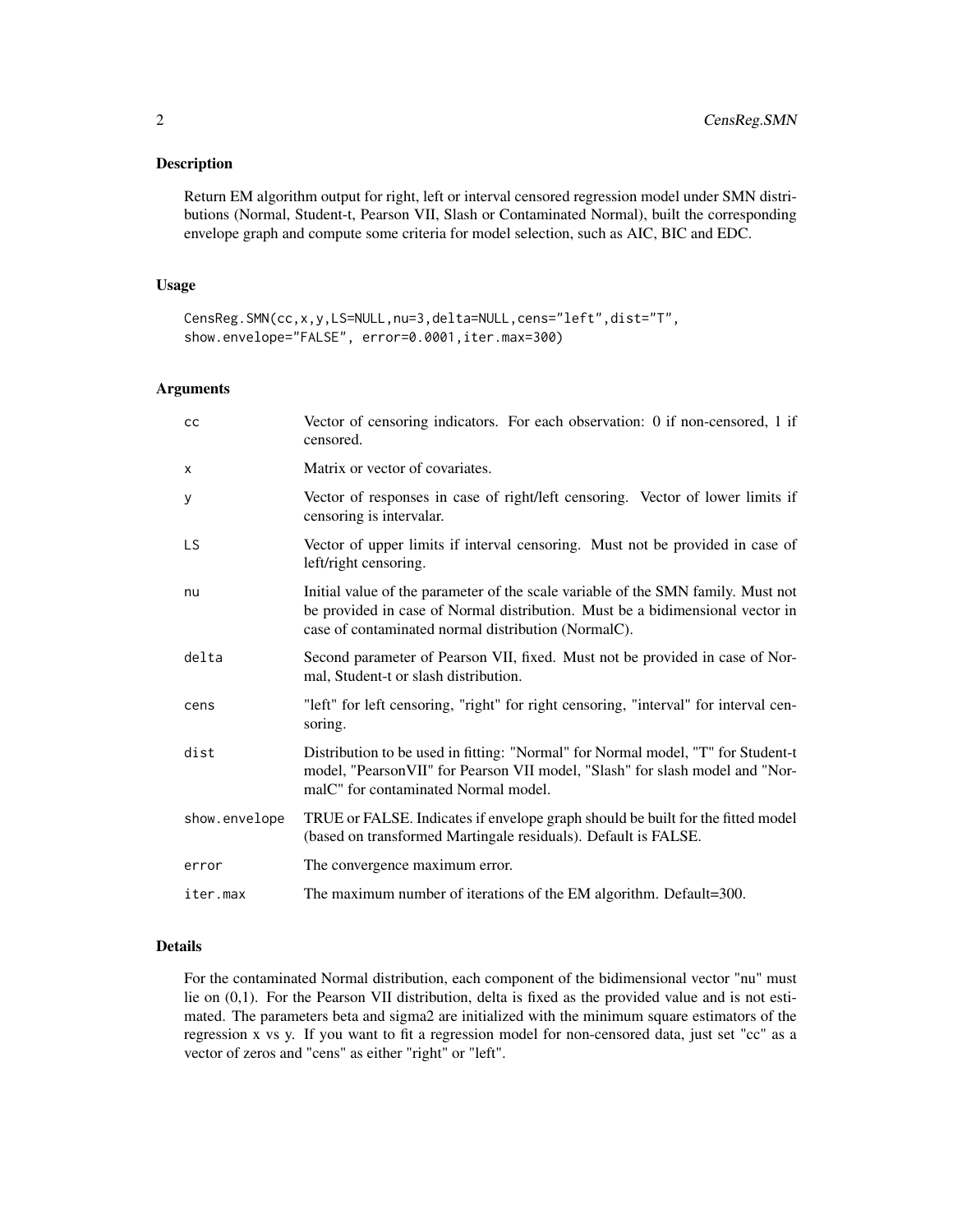#### <span id="page-2-0"></span>wage.rates 3

#### Value

| beta       | EM estimates for the regression coefficients.                    |
|------------|------------------------------------------------------------------|
| sigma2     | EM estimates for the scale parameters.                           |
| logver     | Returned the value of the log-likelihood under the fitted model. |
| count      | Number of interations until convergence.                         |
| AIC        | AIC criteria for model selection.                                |
| <b>BIC</b> | BIC criteria for model selection.                                |
| <b>EDC</b> | EDC criteria for model selection.                                |
| <b>SE</b>  | Standard error estimates.                                        |

#### Author(s)

Aldo M. Garay <agaray@de.ufpe.br>, Monique Bettio Massuia <moniquemassuia@gmail.com> and Victor Hugo Lachos <hlachos@uconn.edu>

#### References

Aldo M. Garay, Victor H. Lachos, Heleno Bolfarine, Celso R. Cabral. "Linear Censored Regression Models with Scale Mixture of Normal Distributions". Statistical Papers.(2017) 58:247–278.

#### Examples

##see examples in \code{\link{wage.rates}}

wage.rates *Wage Rates of 753 Women*

#### Description

Wage rates of 753 married white women with left censoring.

#### Usage

data(wage.rates)

#### Format

A data frame with 753 observed wage rates of married white women in 1975. Some wage rates are set equal to zero, this means that those wives did not work in 1975, therefore, these observations are considered left censored at zero.

#### Source

Mroz, T.A. 1987. "The sesitivity of an empirical model of married women?s hours of work to economic and statistical assumptions".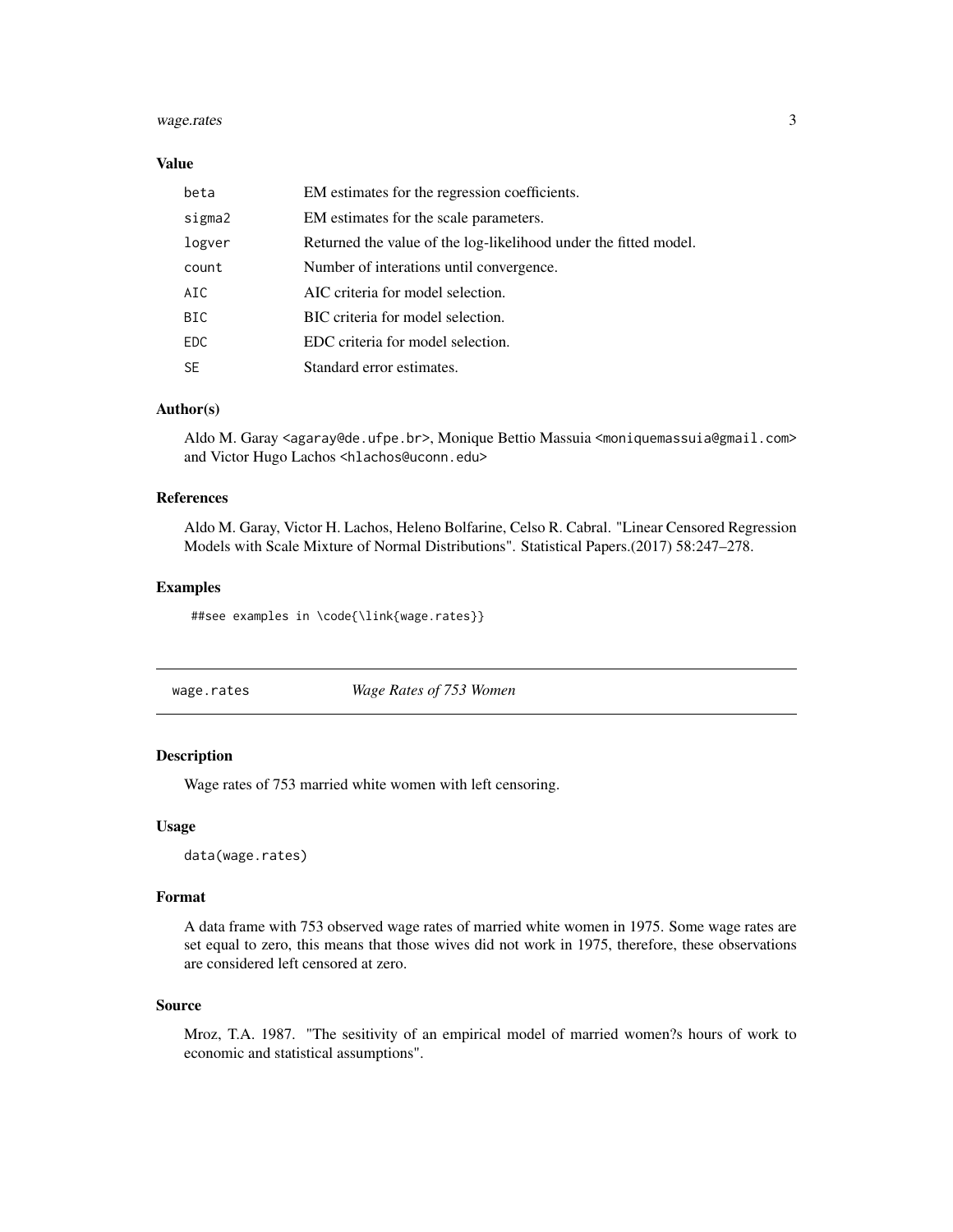#### Examples

```
##Load the data
data(wage.rates)
##Set the response y and covariate x
y <- wage.rates$wage
x <- cbind(1,wage.rates$age,wage.rates$educ,wage.rates$kidslt6,wage.rates$kidsge6)
cc<- c(rep(0,428),rep(1,325))
##Fits a left censored Student-t model to the data
T <- CensReg.SMN(cc,x,y,nu=3,cens="left",dist="T",show.envelope="TRUE")
##Fits a left censored Normal model to the data
Normal <- CensReg.SMN(cc,x,y,cens="left",dist="Normal",show.envelope="TRUE")
```